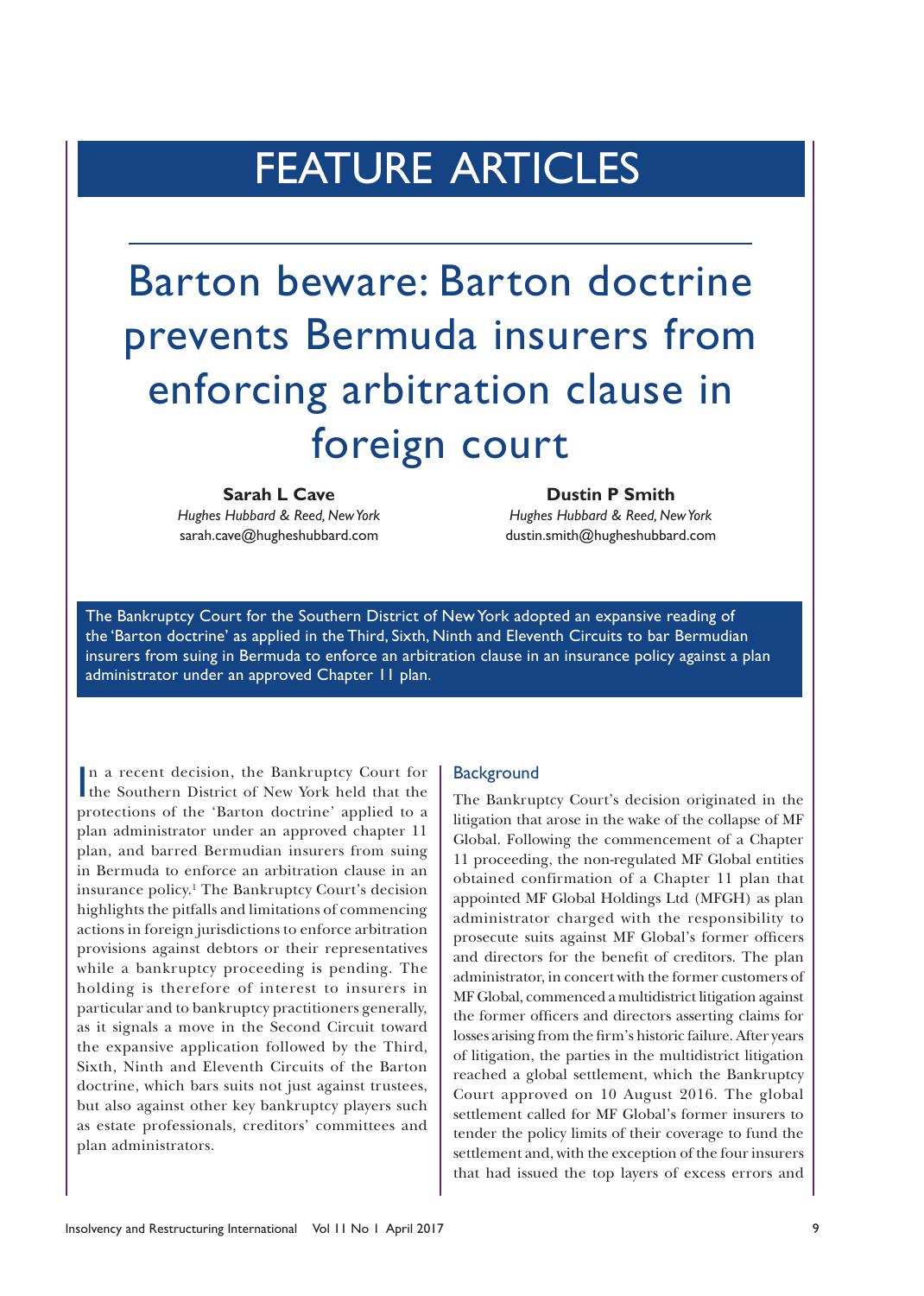omissions (E&O) insurance policies (the 'Dissenting Insurers'), all of MF Global's directors and officers (D&O) and E&O insurers complied with the terms of the global settlement.

On 27 October 2016, MFGH and its subsidiary, MF Global Assigned Assets LLC (MFGAA along with MFGH, the 'MFG Plaintiffs'),<sup>2</sup> filed an adversary proceeding in the Bankruptcy Court for breach of contract and bad faith against the Dissenting Insurers alleging that they unreasonably and in bad faith failed to contribute any of their combined US\$25m policy limits to the settlement, despite the fact that there was more than US\$480m in damages asserted as claimed losses under the E&O policies.<sup>3</sup> The Dissenting Insurers, who were based in Bermuda, turned around and filed cases in the Bermuda Supreme Court, Civil Jurisdiction (the 'Bermuda Proceeding'), through which they obtained ex parte antisuit injunctions that prohibited the MFG Plaintiffs from prosecuting the adversary proceeding, effectively forcing the MFG Plaintiffs to arbitrate the coverage dispute in Bermuda pursuant to the arbitration provisions contained in the Dissenting Insurers' excess E&O policies. After commencing the Bermuda Proceeding, the Dissenting Insurers filed a motion in the Bankruptcy Court to compel arbitration in Bermuda, but the antisuit injunction issued by the Bermuda court barred the MFG Plaintiffs from opposing the motion.

The Bankruptcy Court then issued a temporary restraining order that barred the Dissenting Insurers from enforcing the Bermuda antisuit injunctions, a preliminary injunction extending the relief granted in the temporarily restraining order, and an opinion holding the Dissenting Insurers in contempt for violating the temporarily restraining order. Now free to oppose the Dissenting Insurers, the MFG Plaintiffs argued that the commencement of the Bermuda Proceedings as well as the obtaining of the antisuit injunctions violated the Barton doctrine (as well as the bar order contained in the order approving the global settlement).

#### The Barton doctrine

The Barton doctrine, developed from common law by the United States Supreme Court over a century ago, provides that a suit may not be brought against a bankruptcy trustee or a receiver without leave of such receiver's appointing court.<sup>4</sup> In *Barton v Barbour*,<sup>5</sup> the Supreme Court held that 'before suit is brought against a receiver leave of the court by which he was appointed must be obtained', because 'the evident purpose of a suitor who brings his action without leave is to obtain some advantage over the other claimants

upon the assets in the receiver's hands'.<sup>6</sup> In addition to protecting a bankruptcy trustee or receiver from personal liability, 'the Barton Doctrine is intended to protect the receivership court's "overriding interest in [the] administration of the estate"'.7 Courts have noted that the Barton doctrine also serves to 'centralize bankruptcy litigation' and 'keep a watchful eye' on court-appointed officers.<sup>8</sup> In addition to barring declaratory judgment actions and suits seeking damages, the Barton doctrine also extends to arbitrations and requires insurers to seek leave of the bankruptcy court before naming a receiver or trustee as a party to an arbitration proceeding.9

While the protections of the Barton doctrine have been demarcated by numerous court decisions in the many years since the *Barton* decision, ambiguity still exists as to which entities in a bankruptcy proceeding are protected by the Barton doctrine, and the Second Circuit has not articulated a test for determining the application of the Barton doctrine to parties other than a bankruptcy receiver or trustee. Other courts have broadly applied the protections of the Barton doctrine to various parties in a bankruptcy proceeding. For example, the Sixth Circuit has held that the Barton doctrine protects any entity that is the 'functional equivalent' of a trustee.10 In *DeLorean*, the Sixth Circuit applied the Barton Doctrine to prevent a suit against a trustee's counsel on the basis that counsel for a trustee is the 'functional equivalent' of the trustee for purposes of estate administration and reasoned that 'the protection that the leave requirement affords the trustee and the estate would be meaningless if it could be avoided by simply suing the trustee's attorneys'.11 The Eleventh Circuit has also adopted the 'functional equivalent' test articulated by the Sixth Circuit in finding that officers appointed by the trustee and approved by the bankruptcy court to sell estate property warranted the protection of the Barton doctrine.<sup>12</sup> In perhaps the most expansive application of the Barton doctrine to date, the Ninth Circuit recently held that the doctrine applied to a member of an unsecured creditors committee 'because creditors have interests that are closely aligned with those of a bankruptcy trustee, there's good reason to treat the two the same for purposes of the Barton doctrine'.13

### The Barton doctrine and the MFG plaintiffs

The central issue presented to the Bankruptcy Court then was whether the protection of the Barton doctrine actually applied to the MFG Plaintiffs. The Dissenting Insurers argued that the Bermuda Proceedings were 'not a suit against a court-appointed officer in his/ her official capacity' and thus did not constitute a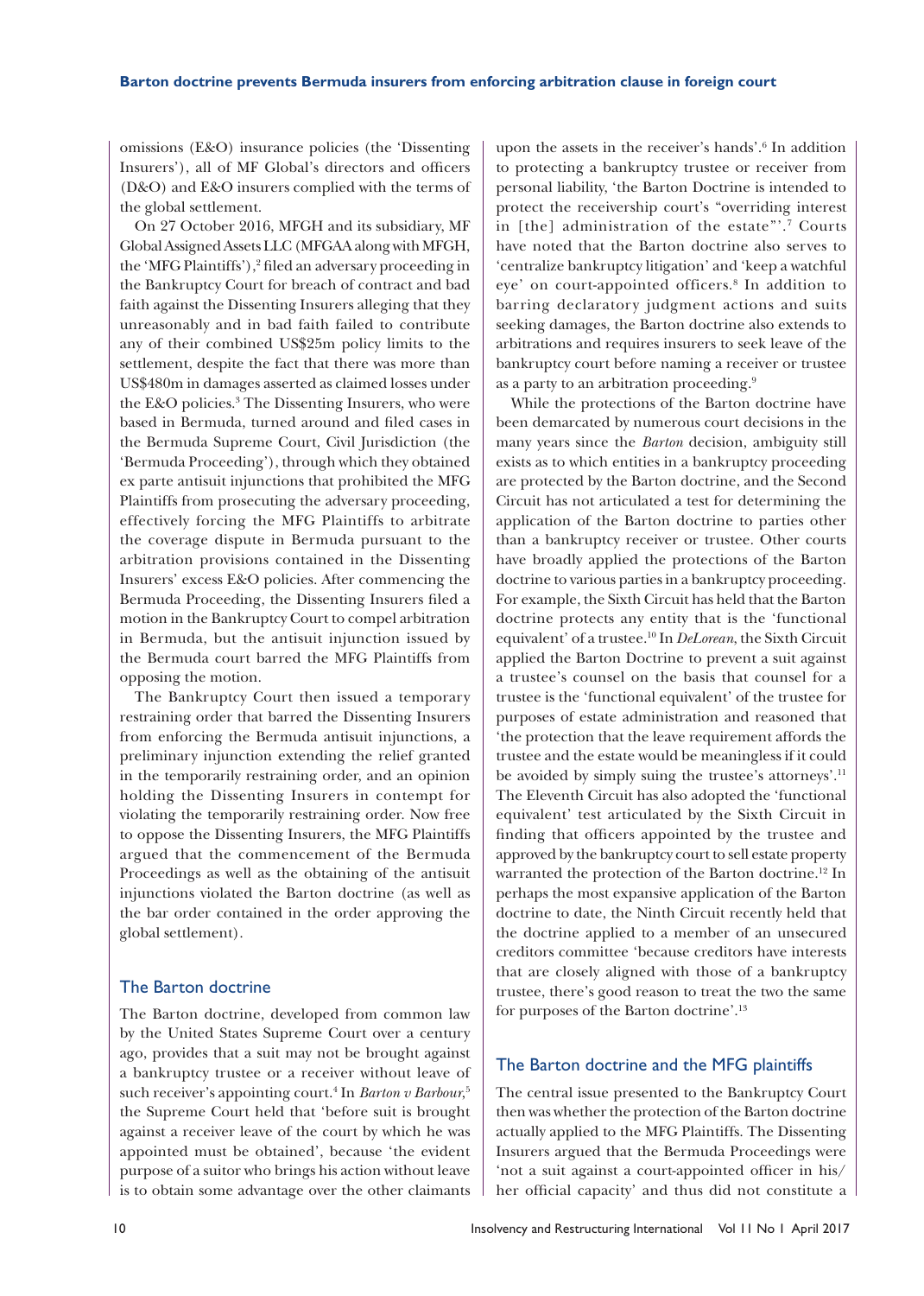Barton violation because the Bermuda proceedings were only filed to defend a pre-existing arbitration clause.14 The Dissenting Insurers further argued that the Barton doctrine is 'typically applied in suits against court officers in entirely different circumstances, such as where a trustee commits malpractice, breaches a fiduciary duty, or violates an individual's constitutional rights'.15 The Dissenting Insurers posited that because the Bermuda Proceeding did not interfere with a creditor's claim or the administration of the estate, the policy concerns underpinning the Barton doctrine were not implicated. The MFG Plaintiffs argued that MFGH and MFGAA were entitled to the protections of the Barton doctrine because they were assigned the rights of the individual insureds against the Bermuda Insurers under the global settlement and the Barton doctrine protects their effort to marshal and liquidate estate assets such as the proceedings of the excess E&O insurance policies.

Adopting the reasoning of the Eleventh Circuit that the Barton doctrine protects court-appointed officers assisting a trustee in carrying out official duties, the Bankruptcy Court held that the Barton doctrine applied to the MFG Plaintiffs. Specifically, the Bankruptcy Court noted that MFGH, as the plan administrator under a Chapter 11 plan, was a court-appointed entity tasked with marshalling and liquidating assets, and by initiating an adversary proceeding against the Dissenting Insurers to pursue funds for the benefit of creditors, it was acting in its official capacity. Further, MFGAA, as the holder of the rights to collect against the Dissenting Insurers, was acting to 'functionally advance' the goals of MFGH as plan administrator.<sup>16</sup> The Bankruptcy Court found that 'just as the court in *Lawrence* found that the Barton Doctrine protects parties assisting a trustee in pursuing its objectives, so too does this Court find that the Barton Doctrine protects both MFGH and MFGAA in undertaking their official obligations, including the [commencing of the adversary proceeding against the Dissenting Insurers]'.17

The Bankruptcy Court further noted that the Bermuda Proceeding was commenced to circumvent the adjudication of issues by the Bankruptcy Court and prevent the MFG Plaintiffs from carrying out their official responsibilities. These actions 'undermined the Court's and the Plaintiffs' overriding interest in the administration of the estate' and ' resulted in disjointed and decentralized actions in multiple jurisdictions that delayed the administration of the case, and ultimately, distributions to creditors'.18 That was the very harm, the Bankruptcy Court reasoned, that the Barton doctrine was created to prevent.

In reaching its conclusion, the Bankruptcy Court

noted that the facts and circumstances of the instant case were similar to those in *ACE Insurance Co, Ltd v Smith* (*In re BCE West LP*).19 In *BCE West*, a Bermudabased insurance company obtained ex parte injunction orders prohibiting a plan administrator, charged with the collection of certain retained assets (including causes of action relating to insurance policies), from pursuing litigation to collect on the insurance policies issued by the Bermuda insurance company. The court in that case found that the Bermuda-based insurance company, by filing suit against the plan trustee without first seeking leave of the bankruptcy court, violated the Barton doctrine, and the district court affirmed the bankruptcy court's decision. The Bankruptcy Court found that the MFG Plaintiffs were performing the same function as the plan administrator in *BCE West* as they were charged under the Chapter 11 plan with administering certain assets, including the rights to collect on the policies issued by the Dissenting Insurers, and, accordingly, were equally protected by the Barton doctrine.

Finally, the Bankruptcy Court dismissed the argument that the Barton doctrine did not apply because the Dissenting Insurers commenced an action outside of the United States, and held that Barton doctrine requires 'a party who seeks to file suit in an international forum' to obtain leave of the appointing court.20

#### **Conclusion**

The Bankruptcy Court's decision reinforces the Barton doctrine's ability to prevent foreign insurers from commencing actions in foreign courts against plan administrators (and entities that serve a similar function) where the action seeks to bar enforcement actions in a US bankruptcy court. More broadly, it serves as the latest example of the bankruptcy courts taking a sceptical approach to efforts by insurers and other litigants to pursue collateral attacks against settlements by commencing actions in foreign jurisdictions. The Bankruptcy Court's ruling in *MF Global* also clarifies that bankruptcy courts within the Second Circuit will lean towards the expansive reading of the Barton doctrine as applied in the Third, Sixth, Ninth and Eleventh Circuits. As illustrated in that case, the cost of failing to seek leave of the bankruptcy court before commencing a foreign proceeding can be high and include sanctions, fee shifting and findings of contempt.

Shortly after the entry of the Bankruptcy Court's opinion, the Dissenting Insurers filed an appeal to the District Court for the Southern District of New York, so additional developments as to the application of the Barton doctrine in the Second Circuit are possible. In addition, the parties are briefing the issues of whether